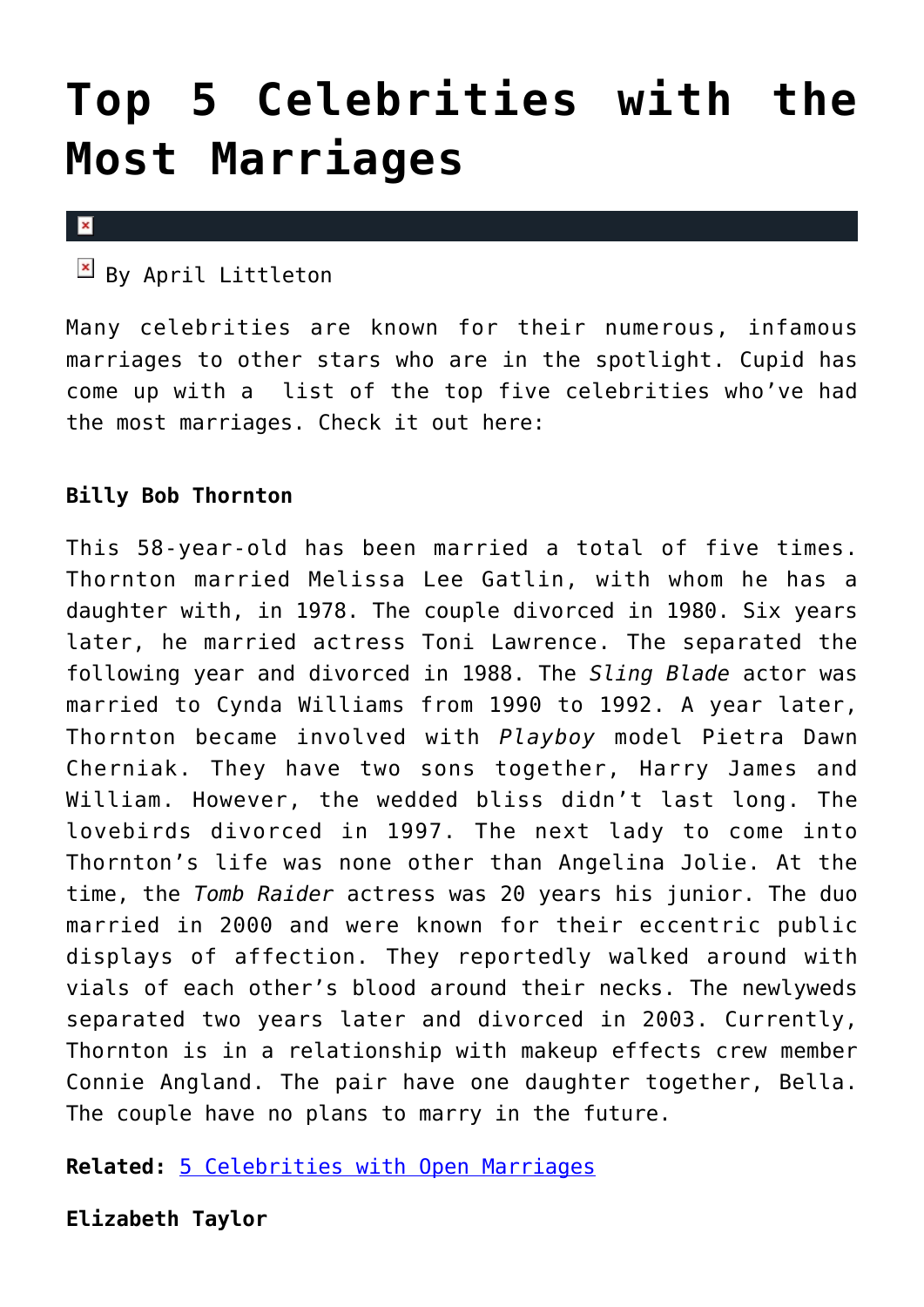The beautiful Elizabeth Taylor married eight times to seven husbands. Her first marriage was to Conrad "Nicky" Hilton from May 6, 1950 to Jan. 29, 1951. Taylor's next husband was Michael Wilding, who was 20 years her senior. The couple stayed together from 1952 to 1957. Her next marriage to Mike Todd was the only one not to end in divorce. The lovebirds were married from Feb. 1957 up until Todd's death in 1958. Eddie Fisher, Todd's best friend, became Taylor's fourth husband. The pair began an affair while Fisher was still married to Debbie Reynolds. The duo divorced Mar. 1964. The *Cleopatra* actress married Richard Burton Mar. 15, 1964 and divorced June 26, 1964. They remarried in a private ceremony in Kasane, Botswana, but soon re-divorced in 1976. Taylor married Republican United States Senator John Warner Dec. 1976, but the couple separated in 1982 because of Taylor's unhappiness with the political lifestyle. Larry Fortensky was Taylor's last husband. They met at the Betty Ford Center and married at the Neverland Ranch. The duo were together from 1991 to 1996.

### **Larry King**

The television and radio host has been married a total of eight times to seven different women. In 1951, he married his high school sweetheart Freda Miller at the age of 18. The marriage was annulled a year later. Next, King was briefly married to Annette Kaye, whom he has son, Larry Jr. with. His third wife, Alene Akins, was a Playboy bunny. The couple married in 1961 and divorced two years later. Mary Francis "Mickey" Stuphin, who divorced King, married him in 1963. He remarried Akins in 1969, but they divorced again in 1972. King was involved with math teacher and production assistant Sharon Lepore for seven years. Julie Alexander became his sixth wife in 1989. However, the couple lived in different cities, resulting in a divorce in 1992. King married Shawn Southwick in 1997 three days before he underwent heart surgery. The couple have two children together, Chance and Cannon and are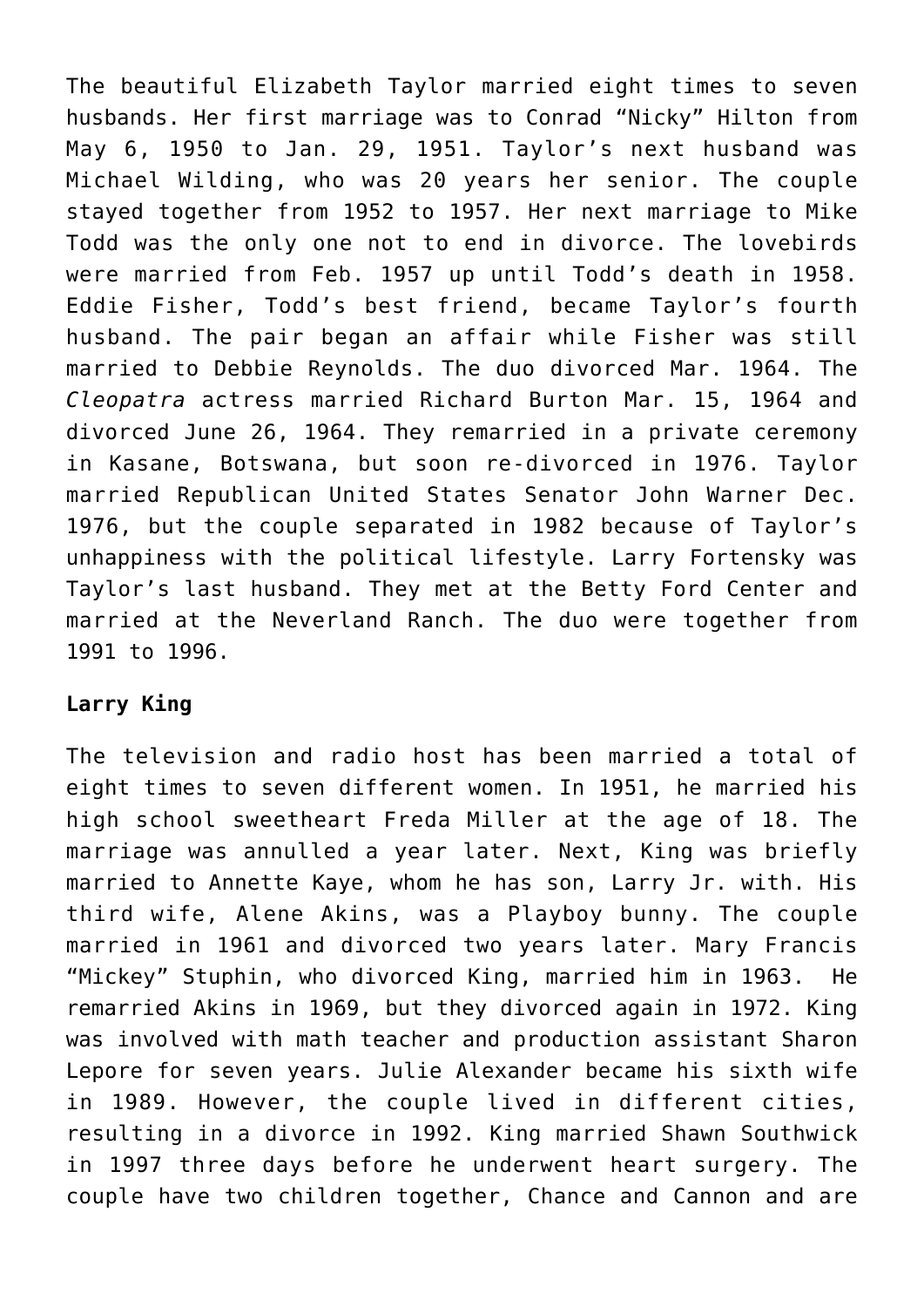currently still together.

### **Geena Davis**

The *Beetlejuice* actress has been married four times. She married Richard Emmolo from Mar. 25, 1982 to Feb. 26, 1983. Her next marriage was to actor Jeff Goldblum from 1987 to 1990. Film director Renny Harlin became her third husband in 1993. The couple divorced in 1998. Davis married Reza Jarrahy Sept. 1, 2001. They welcomed their first child, daughter Alizeh Keshvar Apr. 10, 2002. At 48-years old, Davis welcome twin boys, Kian William Jarrahy and Kaiis Steven in 2004. The lovebirds are still married.

**Related:** [Favorite Celebrity Wedding Dresses](http://cupidspulse.com/favorite-celebrity-wedding-dresses/)

### **Barbara Walters**

Walters has been married four times to three different men. Her first marriage was to Robert Henry Katz in 1955. The marriage was annulled 11 months later. Lee Guber became her second husband in 1963. The couple adopted a daughter, Jacqueline Dena Guber, in 1968. The pair divorced in 1976. Walters married the CEO of Lorimar Television, Merv Adelson in 1981. The couple divorced three years later only to remarry in May 10, 1986. They divorced again in 1992.

**Are there any celebrities who should have made the list? Comment below.**

# **[Katy Perry Opens Up About](https://cupidspulse.com/59071/katy-perry-opens-up-about-divorce-from-russell-brand/)**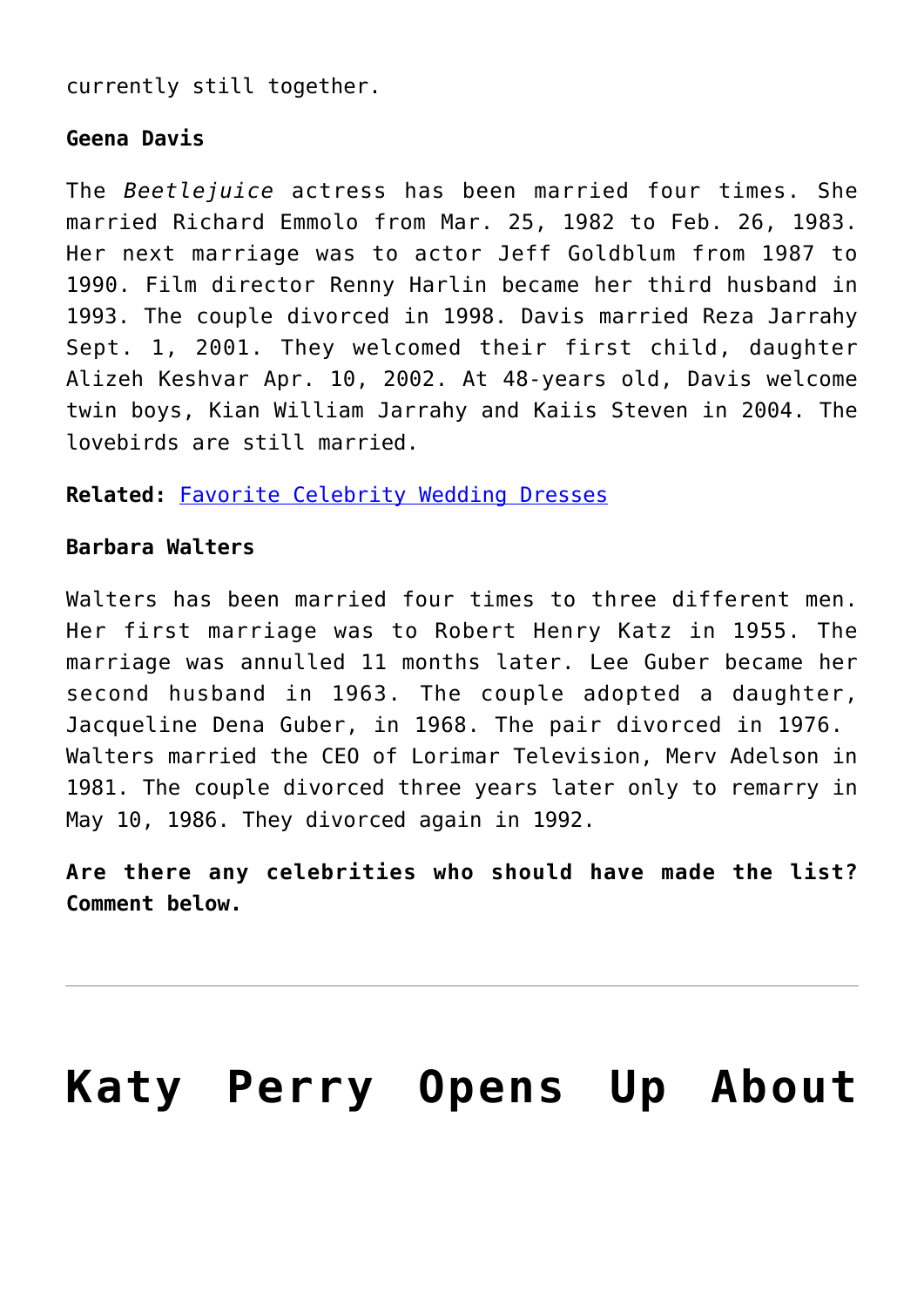## **[Divorce from Russell Brand](https://cupidspulse.com/59071/katy-perry-opens-up-about-divorce-from-russell-brand/)**

### $\overline{\mathbf{x}}$

### $\frac{1}{2}$  By Kerri Sheehan

Barbara Walters should never be kept waiting. Pop princess Katy Perry learned that the hard way when she was running late for their December 2011 interview. At the time the 'Roar' singer was going through an extremely rough time in her life. *[UsMagazine.com](http://www.usmagazine.com/celebrity-news/news/katy-perry-says-john-mayer-is-a-genius-says-barbara-walters-shaded-her--2013289)* reported that the 'Firework' star dished to Billboard in a new interview, "I shouldn't have done the interview: I was playing Madison Square Garden that same night, and I knew that the end of my marriage (to comedian Russell Brand) was coming." After the divorce Perry found herself depressed and fighting off suicidal thoughts. Perry is now worlds away from where she was two years ago. She has been enjoying her life with boyfriend and singer John Mayer. Perry gushed over her new beau saying, ""He literally is a genius, as is evident from his songwriting!"

#### **What are some ways to cope with a fresh breakup or divorce?**

### **Cupid's Advice:**

Breakups suck! Let Cupid help guide you through the rough waters:

**1. Girl's night:** Nothing makes a girl feel as good as a night spent with her closest friends. They can help you make sense of all the emotions you're feeling post breakup and be your rock when you feel weak. Invite your girlies over for a fun night and don't forget the ice cream and chick flicks!

**2. Clear out:** Get a big shoebox and fill it with anything that reminds you of your ex. Not having these items in plain view will keep your mind from wandering back to your former fling.